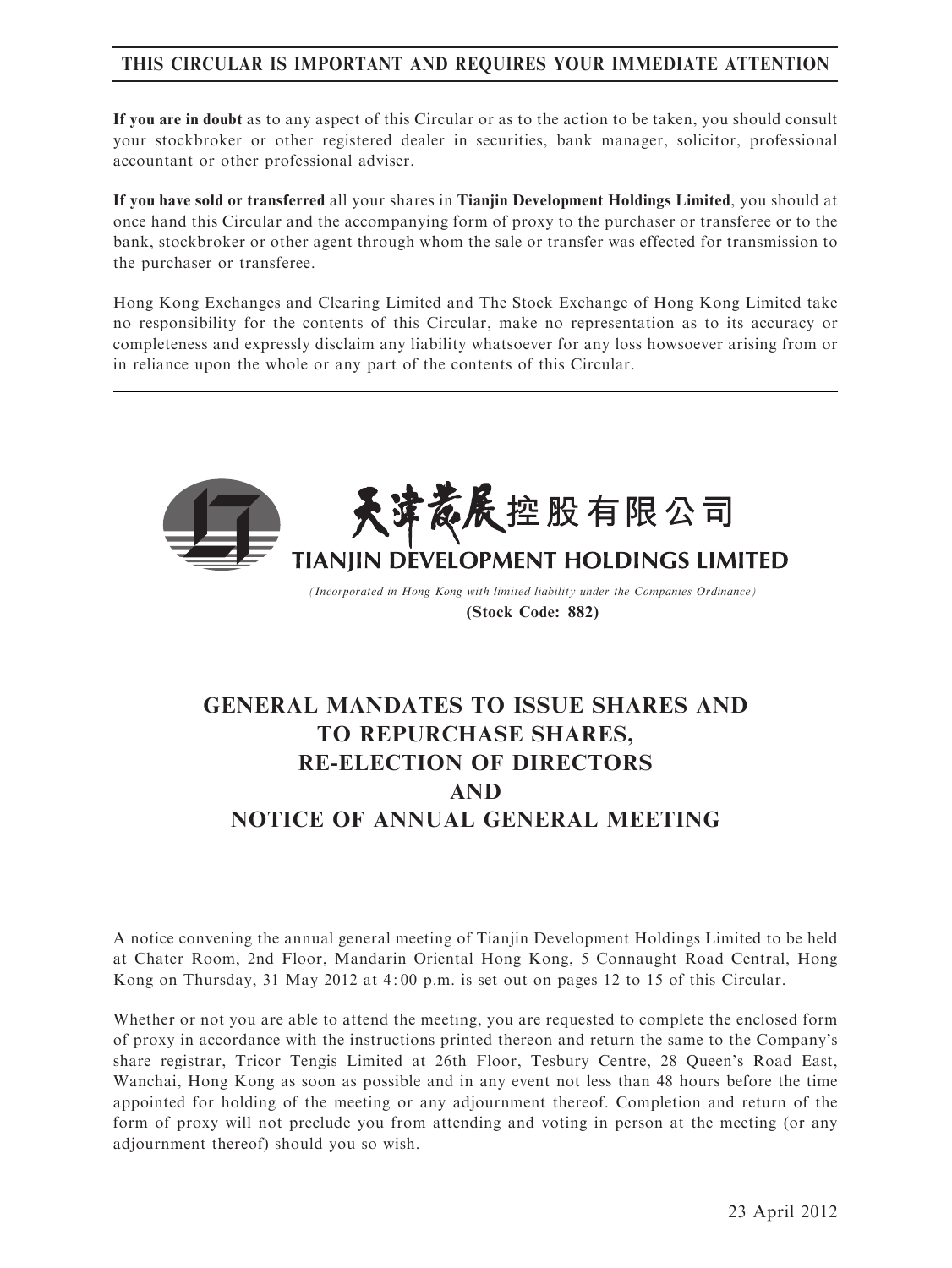# **CONTENTS**

# Page

| <b>LETTER FROM THE BOARD</b> |  |  |  |  |
|------------------------------|--|--|--|--|
| 1.                           |  |  |  |  |
| 2.                           |  |  |  |  |
| $\mathcal{E}$                |  |  |  |  |
| 4.                           |  |  |  |  |
| 5.                           |  |  |  |  |
| 6.                           |  |  |  |  |
|                              |  |  |  |  |
|                              |  |  |  |  |
|                              |  |  |  |  |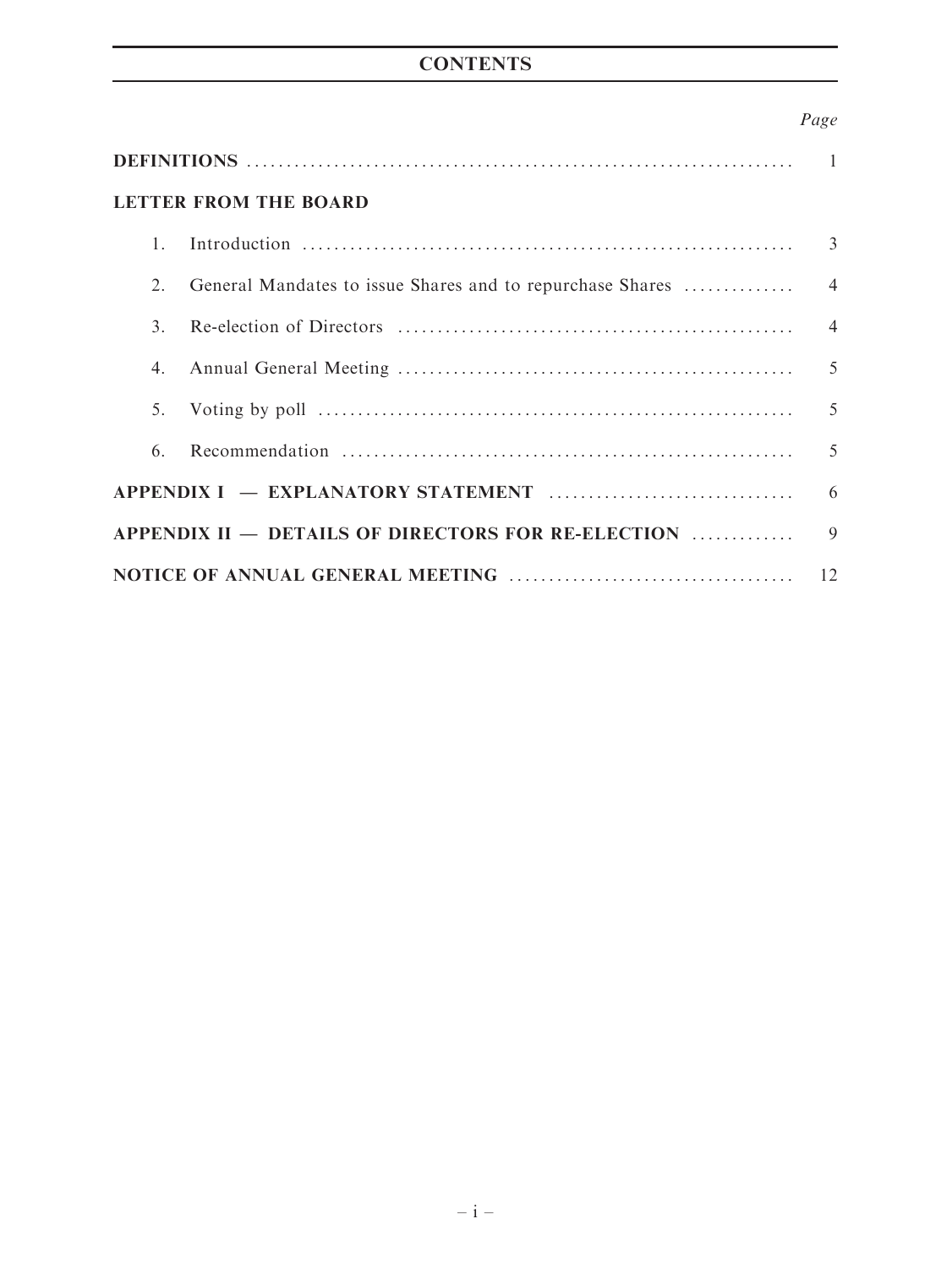# DEFINITIONS

In this Circular, unless the context otherwise requires, the following expressions have the following meanings:

| "Annual General Meeting"   | the annual general meeting of the Company to be held<br>at Chater Room, 2nd Floor, Mandarin Oriental Hong<br>Kong, 5 Connaught Road Central, Hong Kong on<br>Thursday, 31 May 2012 at 4:00 p.m. at the notice of<br>which is set out on pages 12 to 15 of this Circular                                                                                                                        |  |  |
|----------------------------|------------------------------------------------------------------------------------------------------------------------------------------------------------------------------------------------------------------------------------------------------------------------------------------------------------------------------------------------------------------------------------------------|--|--|
| "Articles of Association"  | the articles of association of the Company as amended,<br>supplemented or modified from time to time                                                                                                                                                                                                                                                                                           |  |  |
| "Board"                    | the board of Directors                                                                                                                                                                                                                                                                                                                                                                         |  |  |
| "Company"                  | Tianjin Development Holdings Limited, a company<br>incorporated in Hong Kong with limited liability under<br>the Companies Ordinance and the shares of which are<br>listed on the Main Board of the Stock Exchange                                                                                                                                                                             |  |  |
| "Companies Ordinance"      | the Companies Ordinance, Chapter 32 of the Laws of<br>Hong Kong                                                                                                                                                                                                                                                                                                                                |  |  |
| " $Director(s)$ "          | the director(s) of the Company                                                                                                                                                                                                                                                                                                                                                                 |  |  |
| "HK\$"                     | Hong Kong dollars, the lawful currency of Hong Kong                                                                                                                                                                                                                                                                                                                                            |  |  |
| "Hong Kong"                | the Hong Kong Special Administrative Region of The<br>People's Republic of China                                                                                                                                                                                                                                                                                                               |  |  |
| "Latest Practicable Date"  | 17 April 2012, being the latest practicable date prior to<br>the printing of this Circular for ascertaining certain<br>information referred to in this Circular                                                                                                                                                                                                                                |  |  |
| "Listing Rules"            | the Rules Governing the Listing of Securities on the<br>Stock Exchange                                                                                                                                                                                                                                                                                                                         |  |  |
| "PRC"                      | the People's Republic of China                                                                                                                                                                                                                                                                                                                                                                 |  |  |
| "SFO"                      | the Securities and Futures Ordinance, Chapter 571 of<br>the Laws of Hong Kong                                                                                                                                                                                                                                                                                                                  |  |  |
| "Share Repurchase Mandate" | a general mandate proposed to be granted to the<br>Directors to exercise the powers of the Company to<br>repurchase Shares, during the period as set out in<br>ordinary resolution no. 4A in the notice of Annual<br>General Meeting up to a maximum of 10% of the<br>aggregate nominal amount of the share capital of the<br>Company in issue as at the date of passing of such<br>resolution |  |  |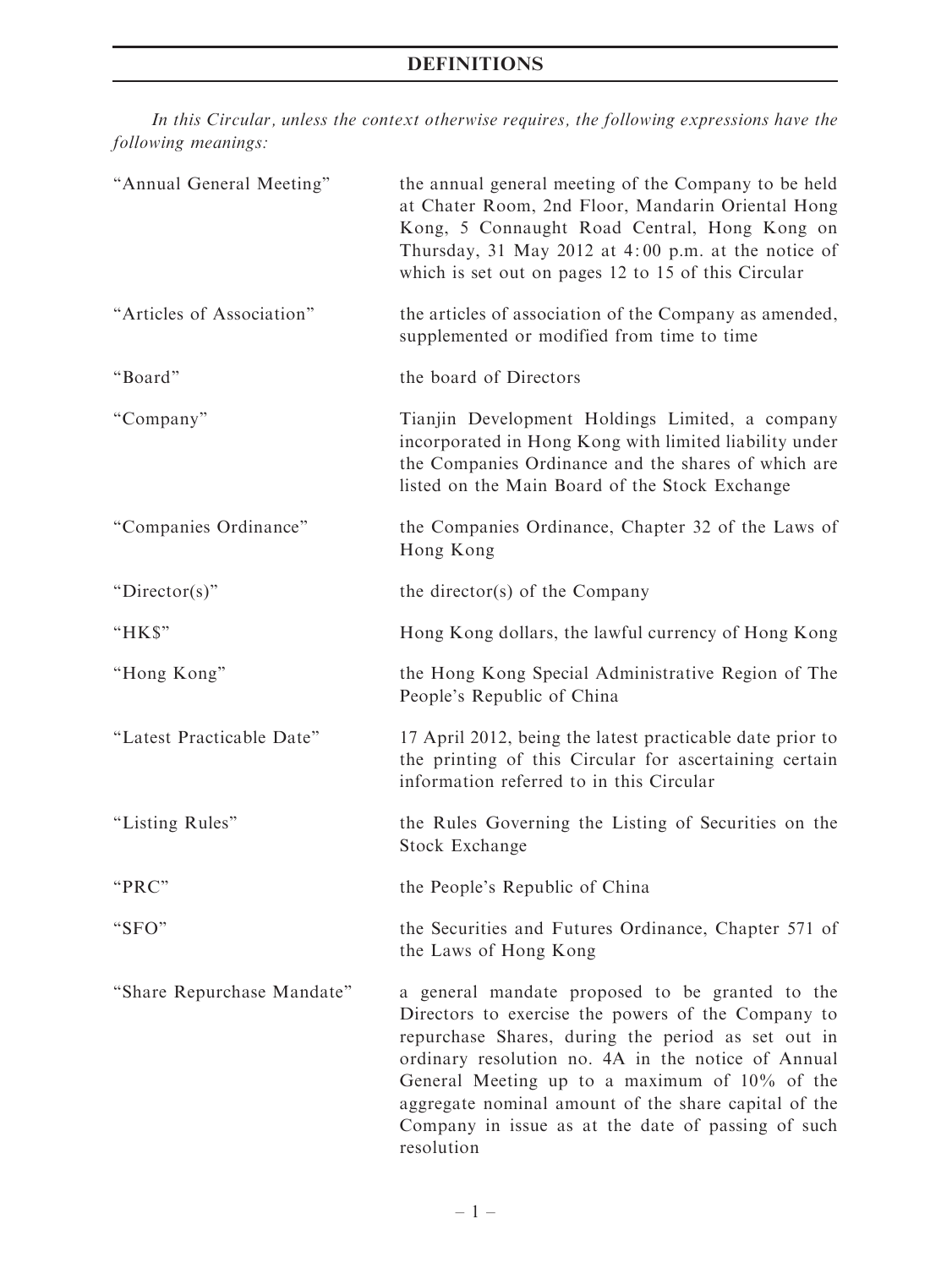# DEFINITIONS

| "Share(s)"            | ordinary share(s) with nominal value of HK\$0.10 each<br>in the share capital of the Company                                                                                                                                                                                                                                                                                                                                |  |  |
|-----------------------|-----------------------------------------------------------------------------------------------------------------------------------------------------------------------------------------------------------------------------------------------------------------------------------------------------------------------------------------------------------------------------------------------------------------------------|--|--|
| "Shareholder(s)"      | $holder(s)$ of the Share(s)                                                                                                                                                                                                                                                                                                                                                                                                 |  |  |
| "Share Issue Mandate" | a general mandate proposed to be granted to the<br>Directors to exercise the powers of the Company to<br>allot and issue and deal with additional Shares during<br>the period as set out in ordinary resolution no. 4B in<br>the notice of Annual General Meeting up to a<br>maximum of 20% of the aggregate nominal amount<br>of the share capital of the Company in issue as at the<br>date of passing of such resolution |  |  |
| "Stock Exchange"      | The Stock Exchange of Hong Kong Limited                                                                                                                                                                                                                                                                                                                                                                                     |  |  |
| "Takeovers Code"      | the Hong Kong Code on Takeovers and Mergers                                                                                                                                                                                                                                                                                                                                                                                 |  |  |
| "Tsinlien"            | Tsinlien Group Company Limited, a company<br>incorporated in Hong Kong with limited liability<br>under the Companies Ordinance and a substantial<br>shareholder of the Company                                                                                                                                                                                                                                              |  |  |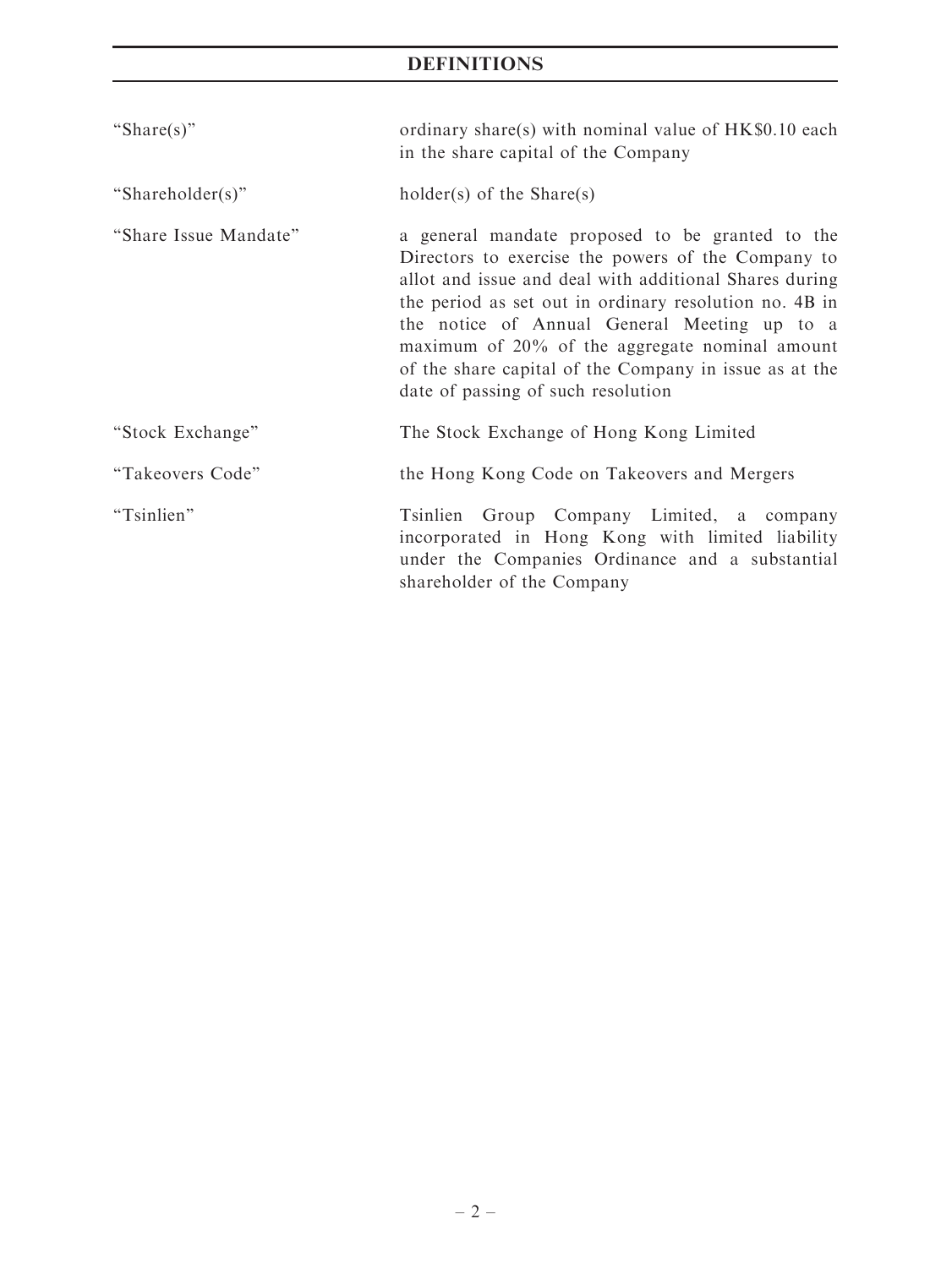# LETTER FROM THE BOARD



(Incorporated in Hong Kong with limited liability under the Companies Ordinance) (Stock Code: 882)

Executive Directors: Mr. Yu Rumin (Chairman) Mr. Wu Xuemin (General Manager) Mr. Dai Yan Mr. Bai Zhisheng Mr. Zhang Wenli Dr. Gong Jing Mr. Wang Zhiyong

Registered Office: Suites 7–13, 36th Floor China Merchants Tower Shun Tak Centre 168–200 Connaught Road Central Hong Kong

Non-Executive Directors: Mr. Cheung Wing Yui, Edward Dr. Chan Ching Har, Eliza

Independent Non-Executive Directors: Dr. Cheng Hon Kwan Mr. Mak Kwai Wing, Alexander Ms. Ng Yi Kum, Estella

23 April 2012

To the Shareholders

Dear Sir or Madam,

# GENERAL MANDATES TO ISSUE SHARES AND TO REPURCHASE SHARES, RE-ELECTION OF DIRECTORS AND NOTICE OF ANNUAL GENERAL MEETING

#### 1. INTRODUCTION

The purpose of this Circular is to provide you with information regarding (i) the ordinary resolutions granting the Directors general mandates to issue Shares and to repurchase Shares to be proposed at the Annual General Meeting; and (ii) the details of Directors to be re-elected at the Annual General Meeting.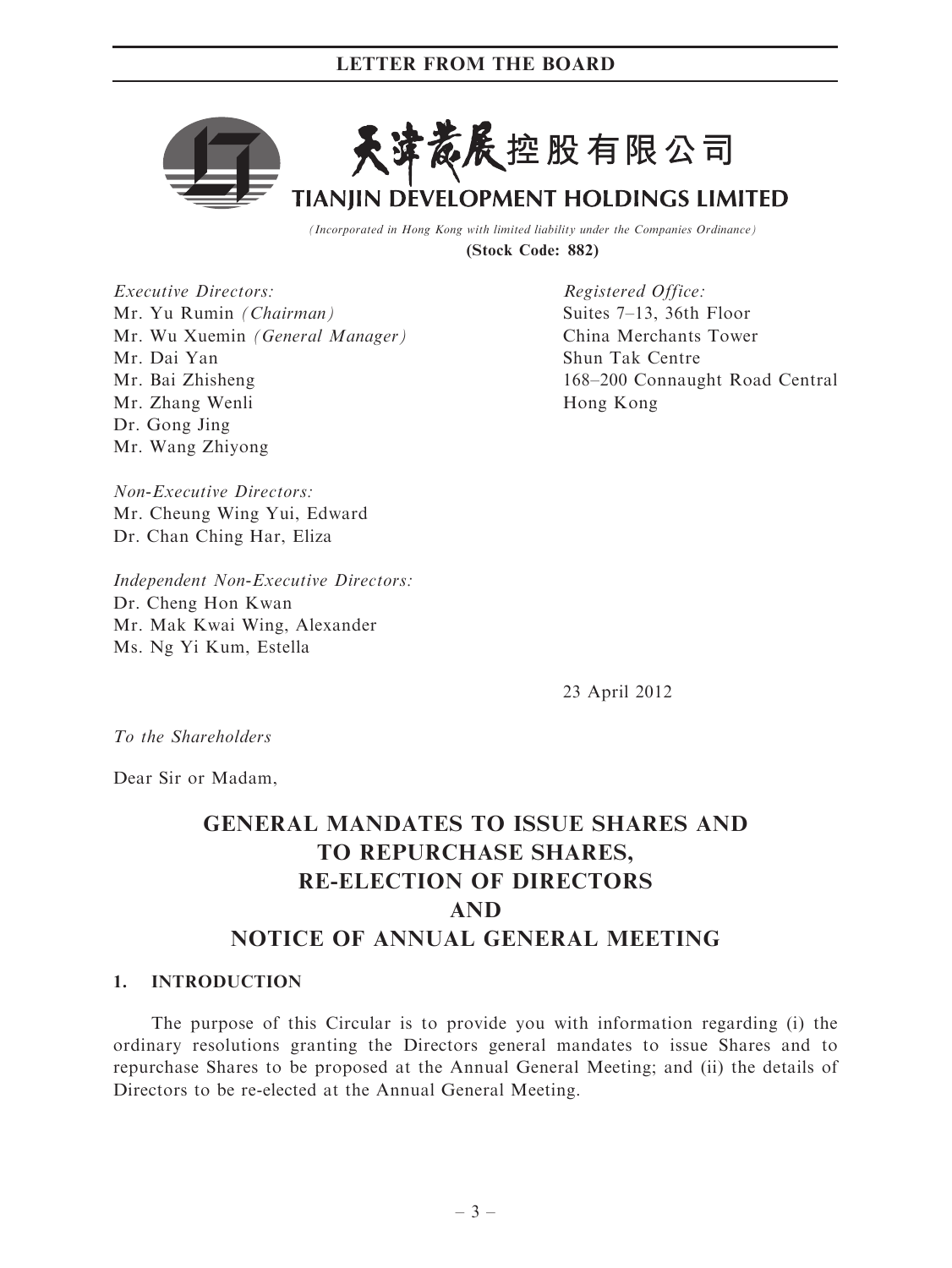# LETTER FROM THE BOARD

#### 2. GENERAL MANDATES TO ISSUE SHARES AND TO REPURCHASE SHARES

At the annual general meeting of the Company held on 2 June 2011, ordinary resolutions were passed by the Shareholders granting general mandates to the Directors to exercise the power of the Company in accordance with the Listing Rules, to repurchase its own Shares up to 10% of the aggregate nominal amount of the issued share capital of the Company and to allot, issue and deal with Shares with an aggregate nominal value not exceeding 20% of the aggregate nominal amount of the issued share capital of the Company at the date of passing of the resolutions. These mandates will lapse at the conclusion of the Annual General Meeting.

Separate ordinary resolutions will be proposed at the Annual General Meeting to seek the approval of the Shareholders for the granting of general mandates to the Directors to:

- (i) repurchase Shares up to a maximum of 10% of the aggregate nominal amount of the share capital of the Company in issue as at the date of passing of the resolution;
- (ii) allot and issue and deal with additional Shares up to a maximum of 20% of the aggregate nominal amount of the share capital of the Company in issue as at the date of passing of the resolution; and
- (iii) extend the Share Issue Mandate by adding the aggregate nominal amount of the Shares repurchased under the Share Repurchase Mandate subject to the passing of the aforesaid ordinary resolutions of the Share Issue Mandate and the Share Repurchase Mandate.

An explanatory statement containing the particulars required by the Listing Rules in relation to the proposed Share Repurchase Mandate is set out in Appendix I to this Circular.

Subject to the passing of the ordinary resolution granting the Share Issue Mandate and on the basis that no further Shares are issued or repurchased prior to the Annual General Meeting, the Company will be allowed under the Share Issue Mandate to issue a maximum of 213,494,025 Shares representing 20% of the issued share capital of the Company as at the Latest Practicable Date.

#### 3. RE-ELECTION OF DIRECTORS

In accordance with Article 101 of the Articles of Association, Mr. Wu Xuemin, Mr. Dai Yan, Mr. Bai Zhisheng and Dr. Gong Jing will retire from office by rotation. Mr. Wu Xuemin, Mr. Dai Yan and Mr. Bai Zhisheng, being eligible, will offer themselves for reelection at the Annual General Meeting while Dr. Gong Jing will not offer himself for reelection.

The details of the retiring Directors who will offer themselves for re-election at the Annual General Meeting are set out in Appendix II to this Circular pursuant to the Listing Rules.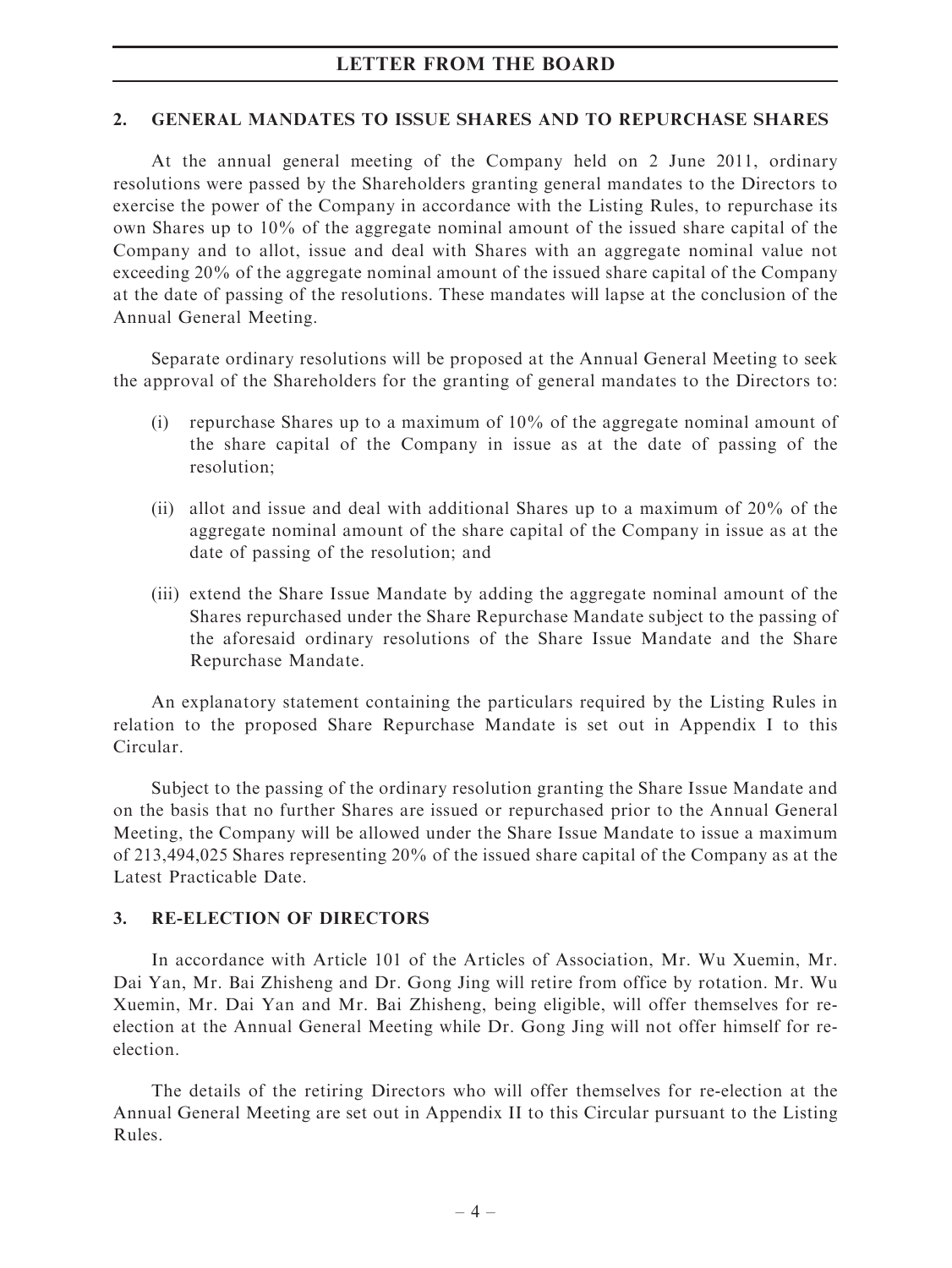# LETTER FROM THE BOARD

### 4. ANNUAL GENERAL MEETING

The Notice of Annual General Meeting is set out on pages 12 to 15 of this Circular, which contains ordinary resolutions to approve, inter alia, the general mandates to issue Shares and to repurchase Shares and the re-election of Directors. A form of proxy for use at the Annual General Meeting is enclosed herewith.

Whether or not you are able to attend the Annual General Meeting, you are requested to complete the enclosed form of proxy in accordance with the instructions printed thereon and return the same to the Company's share registrar, Tricor Tengis Limited at 26th Floor, Tesbury Centre, 28 Queen's Road East, Wanchai, Hong Kong as soon as possible and in any event not less than 48 hours before the time appointed for holding of the Annual General Meeting or any adjournment thereof. Completion and return of the form of proxy will not preclude you from attending and voting in person at the Annual General Meeting (or any adjournment thereof) should you so wish.

# 5. VOTING BY POLL

Pursuant to Rule 13.39(4) of the Listing Rules, any vote of Shareholders at a general meeting must be taken by poll. Accordingly, all resolutions set out in the Notice of Annual General Meeting will be taken by way of poll.

An announcement on the poll results will be published by the Company after the Annual General Meeting in the manner prescribed under Rule 13.39(5) of the Listing Rules.

# 6. RECOMMENDATION

The Directors consider that the general mandates to issue Shares and to repurchase Shares and the re-election of Directors are in the best interests of the Company and the Shareholders as a whole. Accordingly, the Directors recommend you to vote in favour of the relevant resolutions to be proposed at the Annual General Meeting.

> Yours faithfully, On behalf of the Board Tianjin Development Holdings Limited Yu Rumin Chairman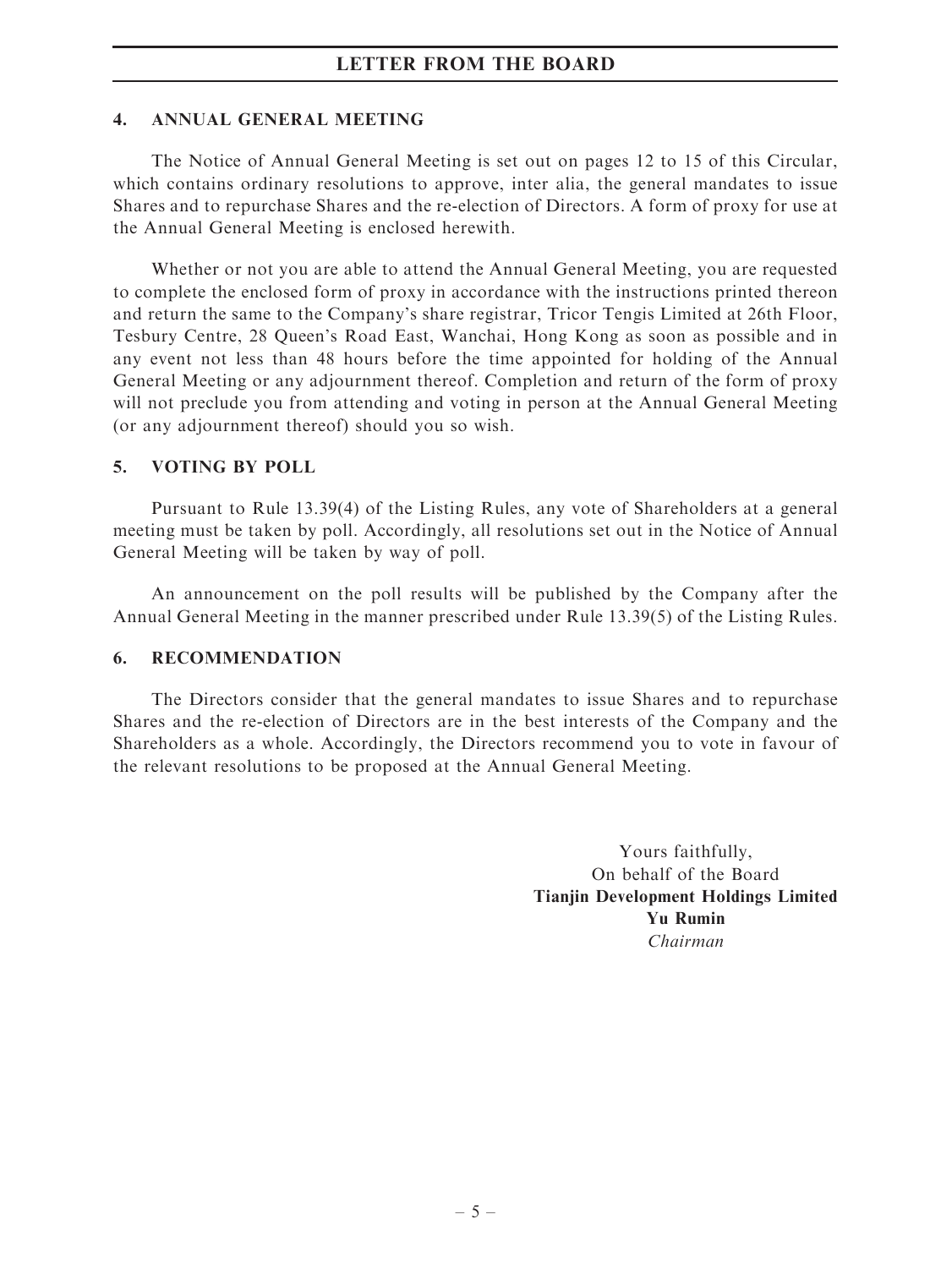### APPENDIX I EXPLANATORY STATEMENT

This appendix serves as an explanatory statement, as required by the Listing Rules, to provide requisite information to enable the Shareholders to make an informed decision on whether to vote for or against the resolution to be proposed at the Annual General Meeting in relation to the Share Repurchase Mandate.

This explanatory statement also constitutes the memorandum required under section 49BA of the Companies Ordinance.

#### 1. SHARE CAPITAL

As at the Latest Practicable Date, the number of Shares in issue was 1,067,470,125 Shares.

Subject to the passing of the resolution in relation to the Share Repurchase Mandate and on the basis that no further Shares are issued or repurchased prior to the Annual General Meeting, the Company would be allowed under the Share Repurchase Mandate to repurchase a maximum of 106,747,012 Shares, representing 10% of the issued share capital of the Company as at the date of passing the resolution.

### 2. REASONS FOR REPURCHASES

The Directors believe that it is in the best interests of the Company and the Shareholders as a whole for the Directors to have the power to repurchase Shares pursuant to the Share Repurchase Mandate. Such repurchases may, depending on market conditions and funding arrangements at the time, lead to an enhancement of the net assets and/or earnings per share of the Company and will only be made when the Directors believe that such a repurchase will benefit the Company and the Shareholders.

#### 3. FUNDING OF REPURCHASES

In repurchasing Shares, the Company may only apply funds legally available for such purpose in accordance with the memorandum and articles of association of the Company and the applicable laws of Hong Kong, including but not limited to the Companies Ordinance. The Companies Ordinance provides that the amount of capital repaid in connection with a share repurchase may only be paid from the distributable profits of the Company and/or the proceeds of a new issue of Shares made for the purpose of the repurchase to such extent allowable under the Companies Ordinance.

In the event that the Share Repurchase Mandate was to be carried out in full at any time during the proposed repurchase period, the working capital or gearing position of the Company might be materially different as compared with the position disclosed in the audited consolidated financial statements as at 31 December 2011 contained in the Annual Report. However, the Directors do not propose to exercise the Share Repurchase Mandate to such extent as would, in the circumstances, have a material adverse effect on the working capital requirements or the gearing levels of the Company which in the opinion of the Directors are from time to time appropriate for the Company.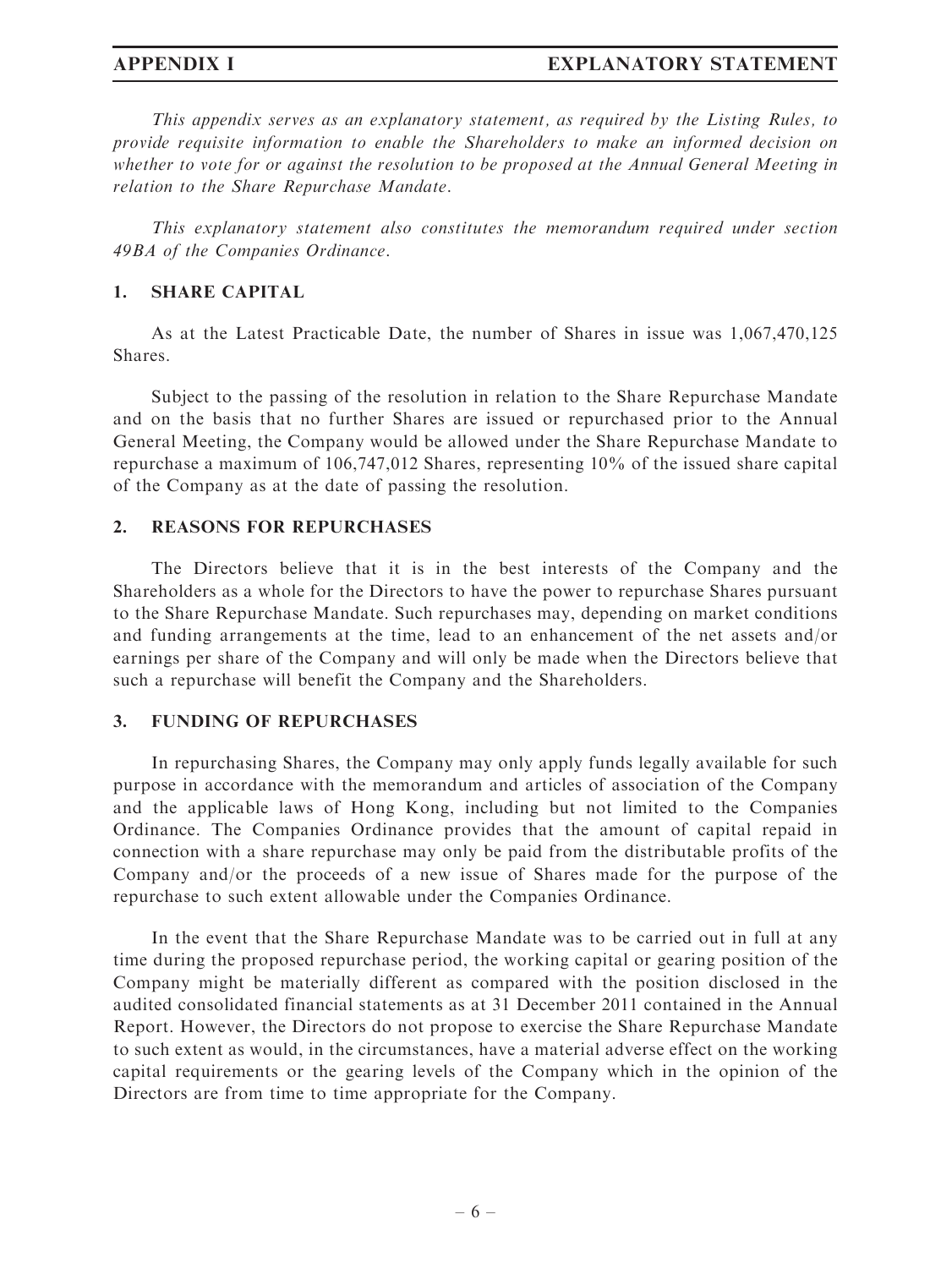### 4. SHARE PRICES

The highest and lowest prices at which the Shares have been traded on the Stock Exchange in each of the previous twelve months before the Latest Practicable Date are as follows:

|                                           | <b>Share Prices</b>   |        |
|-------------------------------------------|-----------------------|--------|
|                                           | ${\rm (per\, share)}$ |        |
|                                           | <b>Highest</b>        | Lowest |
|                                           | H K S                 | HK\$   |
| 2011                                      |                       |        |
| April                                     | 6.68                  | 5.81   |
| May                                       | 5.94                  | 5.36   |
| June                                      | 5.49                  | 4.08   |
| July                                      | 5.00                  | 4.37   |
| August                                    | 4.70                  | 3.56   |
| September                                 | 4.17                  | 2.88   |
| October                                   | 3.82                  | 2.96   |
| November                                  | 3.74                  | 3.35   |
| December                                  | 4.10                  | 3.60   |
| 2012                                      |                       |        |
| January                                   | 4.31                  | 3.91   |
| February                                  | 4.57                  | 4.14   |
| March                                     | 4.32                  | 3.43   |
| April (up to the Latest Practicable Date) | 3.70                  | 3.42   |

### 5. UNDERTAKING

The Directors have undertaken to the Stock Exchange that, so far as the same may be applicable, they will exercise the power of the Company to make repurchases pursuant to the Share Repurchase Mandate in accordance with the Listing Rules and the applicable laws of Hong Kong.

None of the Directors nor, to the best of their knowledge having made all reasonable enquiries, their respective associates (as defined in the Listing Rules), have any present intention to sell any Shares to the Company under the Share Repurchase Mandate if such Share Repurchase Mandate is approved by the Shareholders.

No connected person (as defined in the Listing Rules) has notified the Company that he/she has a present intention to sell any Shares to the Company, or has undertaken not to do so, in the event that the Share Repurchase Mandate is approved by the Shareholders.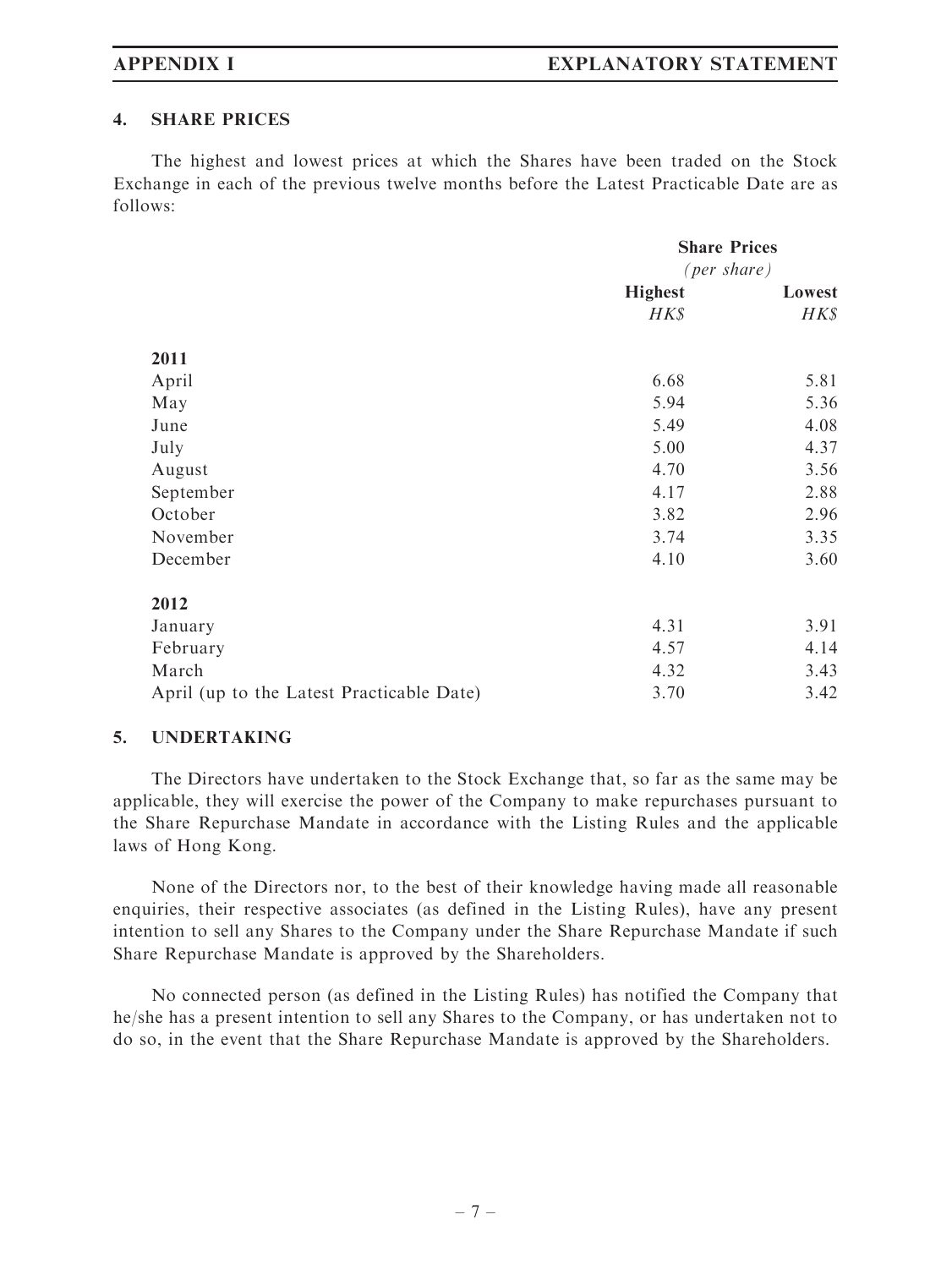### 6. TAKEOVERS CODE

If on the exercise of the power to repurchase Shares pursuant to the Share Repurchase Mandate, a shareholder's proportionate interest in the voting rights of the Company increases, such increase will be treated as an acquisition for the purposes of Rule 32 of the Takeovers Code.

As a result, a Shareholder or group of Shareholders acting in concert, could obtain or consolidate control of the Company or, depending on the level of increase of the Shareholders' interest, may become obliged to make a mandatory offer in accordance with Rules 26 and 32 of the Takeovers Code.

As at the Latest Practicable Date, Tsinlien is deemed to have an interest in 587,321,143 Shares of long position and 220,298,109 Shares of short position, representing approximately 55.02% and 20.64% of the issued share capital of the Company respectively. The interest include: (i) 4,538,000 Shares of long position directly held by Tsinlien; and (ii) 568,017,143 Shares of long position held by Tianjin Investment Holdings Limited, 2,022,000 Shares of long position held by Tsinlien Venture Capital Company Limited, 12,744,000 Shares of long position held by Tsinlien Investment Limited and 220,298,109 Shares of short position held by Bright North Limited, all being wholly-owned subsidiaries of Tsinlien. By virtue of the SFO, Tsinlien is therefore deemed to have an interest in the Shares in which Tianiin Investment Holdings Limited, Tsinlien Venture Capital Company Limited, Tsinlien Investment Limited and Bright North Limited are interested.

In the event that the Directors shall exercise in full the power to repurchase Shares under the Share Repurchase Mandate, the shareholding of Tsinlien would be increased to 61.13% of long position and 22.93% of short position in the issued share capital of the Company and such increase would not give rise to an obligation to make a mandatory offer under Rules 26 and 32 of the Takeovers Code. The Directors have no present intention to exercise the Share Repurchase Mandate to such an extent as would result in takeover obligations. In the event that the Share Repurchase Mandate is exercised in full, the number of Shares held by the public would not fall below 25% of the total number of Shares in issue in compliance with the public float requirement as stated by the Listing Rules.

# 7. SHARE REPURCHASE MADE BY THE COMPANY

The Company has not purchased any of its Shares (whether on the Stock Exchange or otherwise) in the six months preceding the date of this Circular.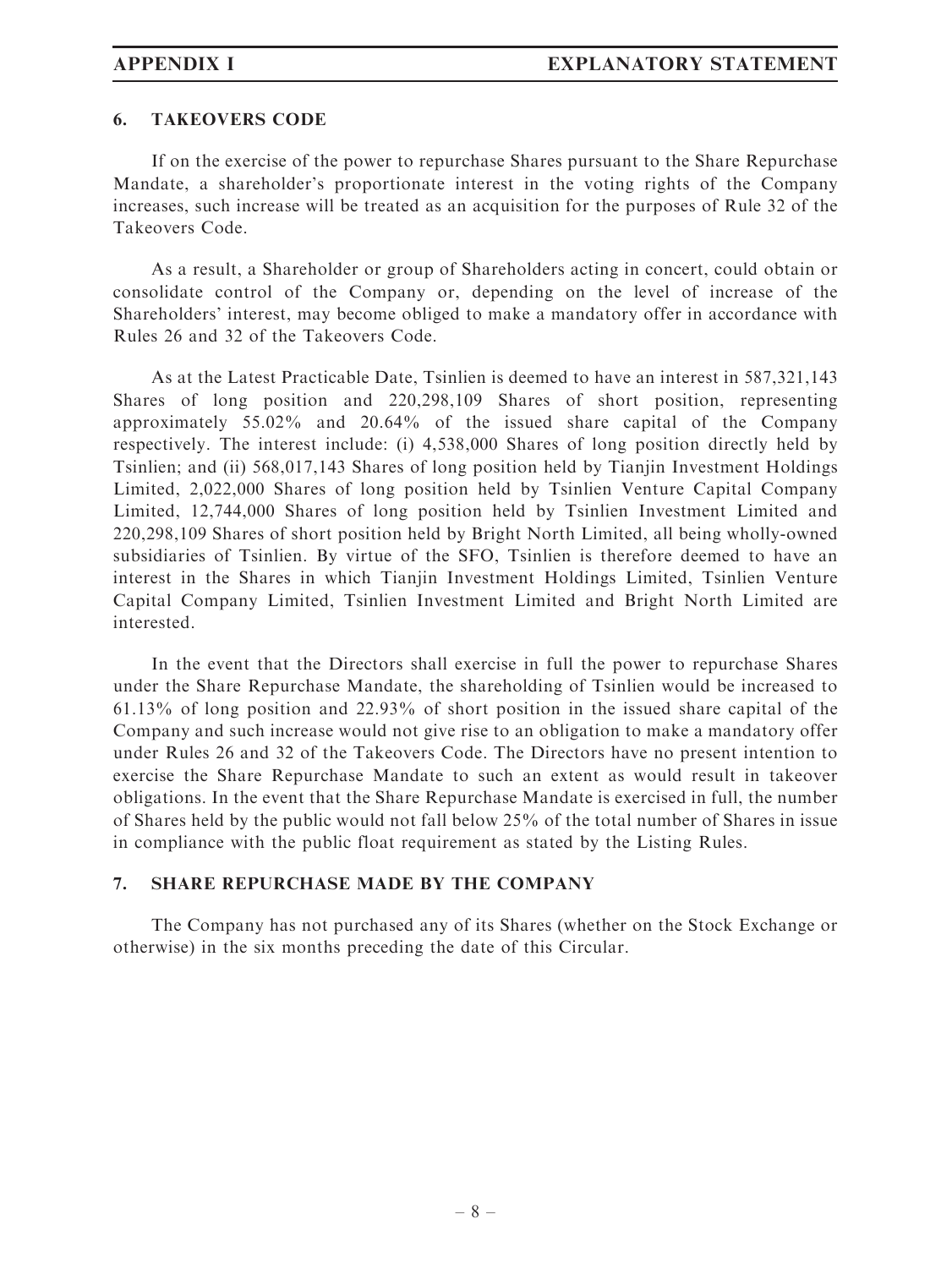The details of the Directors to be re-elected at the forthcoming Annual General Meeting are set out as follows:

Mr. WU Xuemin, aged 58, was appointed as the General Manager of the Company on 3 August 2009. He was appointed as an Executive Director and Deputy General Manager on 31 January 2008. Mr. Wu is also a member of the Remuneration Committee and the Nomination Committee of the Company. On 1 January 2011, he was appointed as a Non-Executive Director of Dynasty Fine Wines Group Limited (Stock Code: 828). Mr. Wu is the Vice Chairman and General Manager of Tsinlien, the controlling shareholder of the Company. He is a senior economist and possesses a university degree. From July 1987 to November 1996, Mr. Wu acted as the Deputy Manager and Manager of Hainan office and import and export office of Li Da Group. In November 1996, he acted as the Deputy General Manager of Li Da Group. During the period, he also acted as the Chairman of Hai He Trading Company and Jin Rong International Company of Li Da Group in Hong Kong. In 1999, he completed the postgraduate course of International Trade at the Tianjin Institute of Finance and Economics. In September 2002, he acted as the General Manager of Tianjin Li He Group. Mr. Wu worked in foreign trade corporations for many years and is experienced in foreign economy and import and export business.

Save as disclosed above, Mr. Wu has no relationship with any other directors, senior management or substantial or controlling shareholders of the Company. He has not held any directorship in other listed companies in the last three years. Mr. Wu has personal interests in share options granted by the Company to subscribe for 5,000,000 Shares of the Company within the meaning of Part XV of the SFO.

There is no service contract between the Company and Mr. Wu. He has no fixed term of service with the Company insofar as a director of the Company but is subject to retirement by rotation and re-election at the annual general meetings of the Company in accordance with the Articles of Association of the Company. Mr. Wu was entitled to receive a director's emolument in the amount of HK\$6,495,562 (including other benefits and value of share options) for the year ended 31 December 2011. The director's emolument of Mr. Wu was determined by the Board and the Remuneration Committee of the Company with reference to the prevailing market condition, and his performance, qualification and experience.

Save as disclosed above, the Board is not aware of any matter in relation to Mr. Wu that is required to be disclosed pursuant to Rule 13.51(2) of the Listing Rules or any other matters that need to be brought to the attention of the Shareholders in relation to his reelection.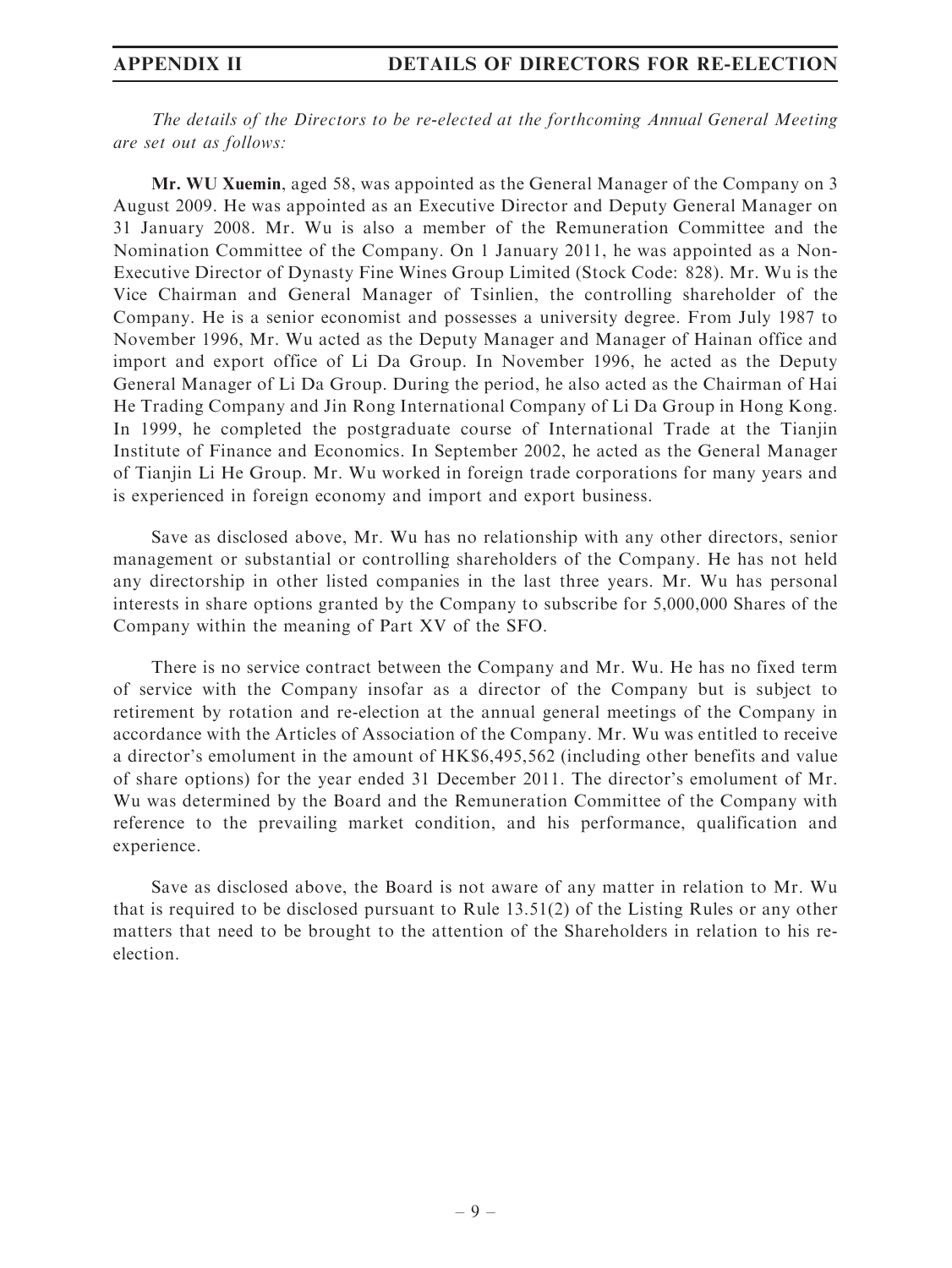Mr. DAI Yan, aged 59, was appointed as an Executive Director of the Company in July 2006 and Deputy General Manager of the Company in September 2008. On 1 September 2009, he was appointed as an Executive Director of Tianjin Port Development Holdings Limited (Stock Code: 3382). Mr. Dai is a senior economist. He is also a Director and Deputy General Manager of Tsinlien. Mr. Dai graduated from University of International Business and Economics in 1980. In 1998, he completed the postgraduate course in Law in the Party School of the Central Committee of the Communist Party of China and the postgraduate course in International Trade in Tianjin University of Finance and Economics, respectively. From 1988 to 2002, he acted as the Deputy General Manager of Tianjin Garments Import & Export Corporation; the Deputy General Manager of Tianjin Garments Associate Corporation; the Director, Deputy General Manager and General Manager of Tianjin Zhong Fu International Group Company Limited and acted as the Director and Deputy General Manager of Tianjin Textile (Holdings) Group Limited. He is currently a Non-Executive Director of Binhai Investment Company Limited (Stock Code: 8035). Mr. Dai has solid experience in management for over 23 years.

Save as disclosed above, Mr. Dai has no relationship with any other directors, senior management or substantial or controlling shareholders of the Company. He has not held any directorship in other listed companies in the last three years. Mr. Dai has personal interests in share options granted by the Company to subscribe for 5,300,000 Shares of the Company within the meaning of Part XV of the SFO.

There is no service contract between the Company and Mr. Dai. He has no fixed term of service with the Company insofar as a director of the Company but is subject to retirement by rotation and re-election at the annual general meetings of the Company in accordance with the Articles of Association of the Company. Mr. Dai was entitled to receive a director's emolument in the amount of HK\$7,167,327 (including other benefits and value of share options) for the year ended 31 December 2011. The director's emolument of Mr. Dai was determined by the Board and the Remuneration Committee of the Company with reference to the prevailing market condition, and his performance, qualification and experience.

Save as disclosed above, the Board is not aware of any matter in relation to Mr. Dai that is required to be disclosed pursuant to Rule 13.51(2) of the Listing Rules or any other matters that need to be brought to the attention of the Shareholders in relation to his reelection.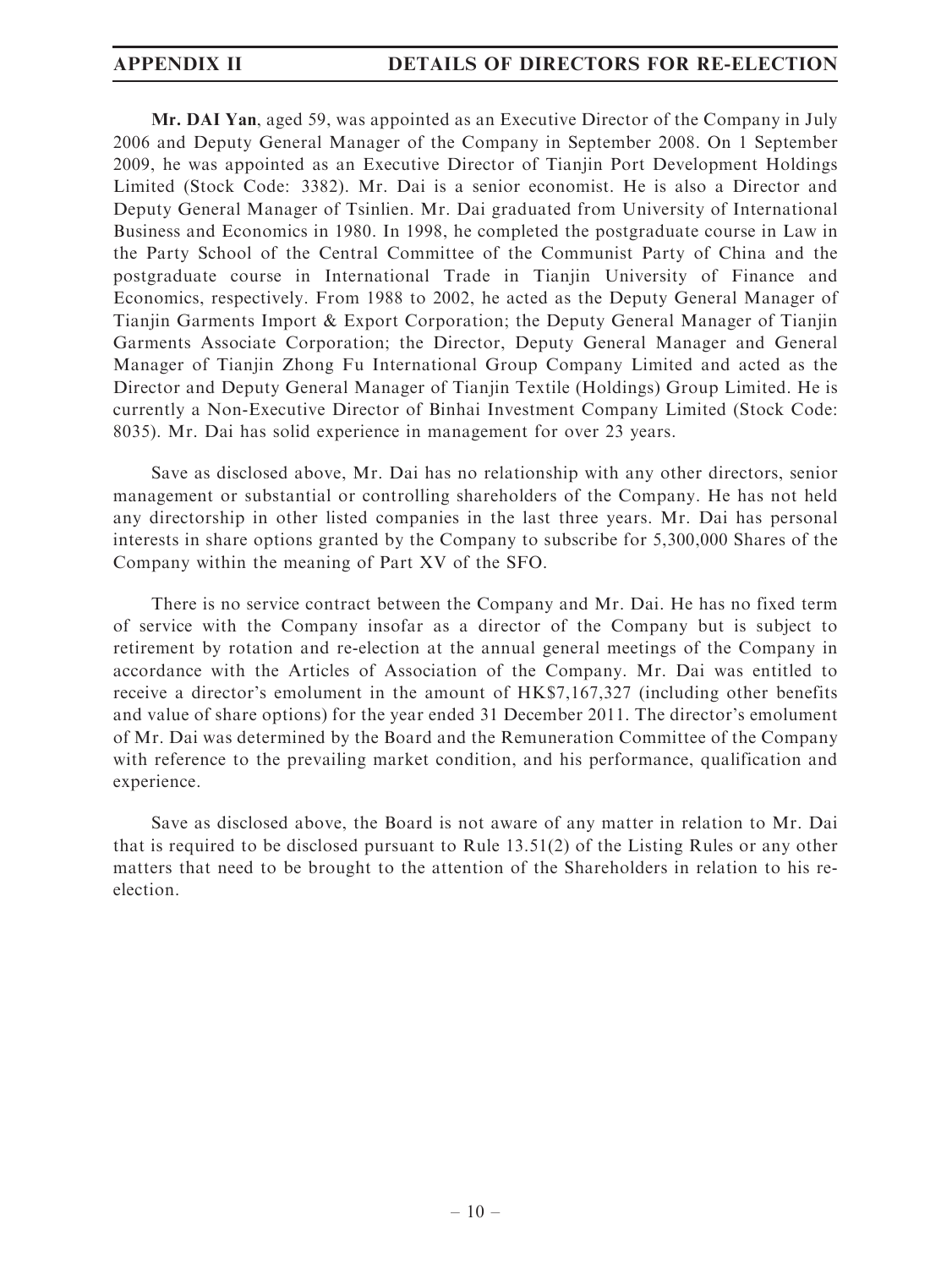Mr. BAI Zhisheng, aged 56, was appointed as an Executive Director of the Company in January 2006. Mr. Bai graduated in 1984 from the undergraduate programme of Peking University where he studied in International Politics. He completed a postgraduate course specializing in Law at the Party School of Central Committee of the Communist Party of China in 1998. Mr. Bai is currently the chairman and executive director of Dynasty Fine Wines Group Limited (Stock Code: 828). He has solid experience in corporate management for over 13 years.

Save as disclosed above, Mr. Bai has no relationship with any other directors, senior management or substantial or controlling shareholders of the Company. He has not held any directorship in other listed companies in the last three years. Mr. Bai has personal interests in share options granted by the Company to subscribe for 1,100,000 Shares of the Company within the meaning of Part XV of the SFO.

There is no service contract between the Company and Mr. Bai. He has no fixed term of service with the Company insofar as a director of the Company but is subject to retirement by rotation and re-election at the annual general meetings of the Company in accordance with the Articles of Association of the Company. The director's emolument of Mr. Bai was determined by the Board and the Remuneration Committee of the Company with reference to the prevailing market condition, and his performance, qualification and experience. Mr. Bai has not received any director's emolument for the year ended 31 December 2011.

Save as disclosed above, the Board is not aware of any matter in relation to Mr. Bai that is required to be disclosed pursuant to Rule 13.51(2) of the Listing Rules or any other matters that need to be brought to the attention of the Shareholders in relation to his reelection.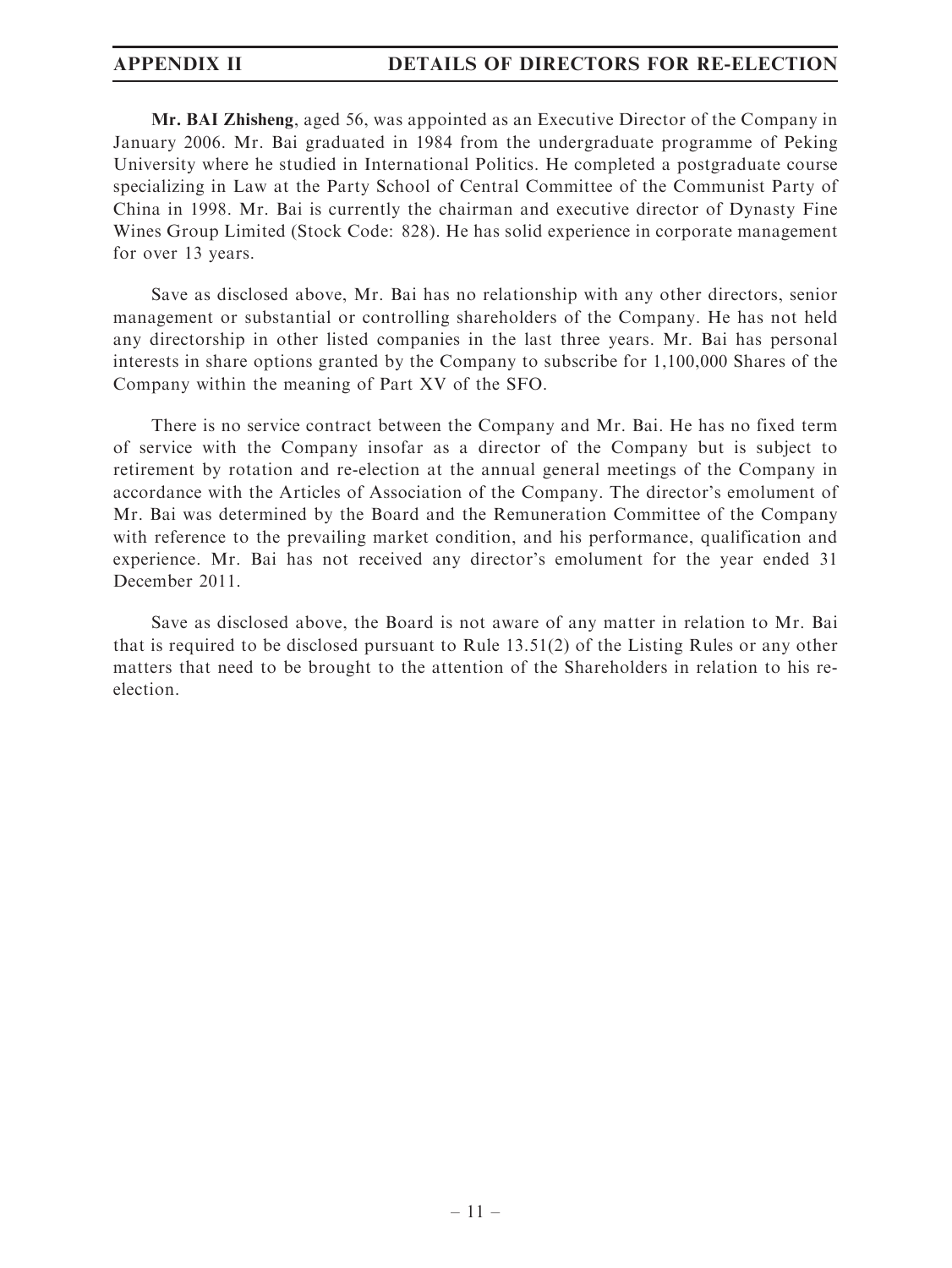

(Incorporated in Hong Kong with limited liability under the Companies Ordinance) (Stock Code: 882)

# NOTICE OF ANNUAL GENERAL MEETING

NOTICE IS HEREBY GIVEN that the Annual General Meeting of Tianjin Development Holdings Limited (the ''Company'') will be held at 4 : 00 p.m., 31 May 2012 (Thursday) at Chater Room, 2nd Floor, Mandarin Oriental Hong Kong, 5 Connaught Road Central, Hong Kong for the following purposes:

- 1. To receive and consider the Audited Consolidated Financial Statements, the Reports of the Directors and Independent Auditor for the year ended 31 December 2011;
- 2. To re-elect Directors and to authorise the Board to fix their remuneration;
- 3. To re-appoint Messrs. Deloitte Touche Tohmatsu as Independent Auditor and authorise the Board to fix their remuneration; and
- 4. As special business, to consider and, if thought fit, pass the following resolutions as ordinary resolutions:

# ORDINARY RESOLUTIONS

# A. "THAT:

- (a) the exercise by the Directors of the Company during the Relevant Period (as hereinafter defined) of all the powers of the Company to repurchase shares of the Company on The Stock Exchange of Hong Kong Limited (the ''Stock Exchange") or on any other stock exchange on which the shares of the Company may be listed and recognised by the Securities and Futures Commission and the Stock Exchange for this purpose, subject to and in accordance with all applicable laws and regulations and the requirements of the Rules Governing the Listing of Securities on the Stock Exchange (the ''Listing Rules'') or of any other stock exchange as amended from time to time, be and is hereby generally and unconditionally approved;
- (b) the aggregate nominal amount of the shares to be repurchased pursuant to the approval in paragraph (a) above shall not exceed 10% of the aggregate nominal amount of the share capital of the Company in issue on the date of this Resolution and the said approval shall be limited accordingly; and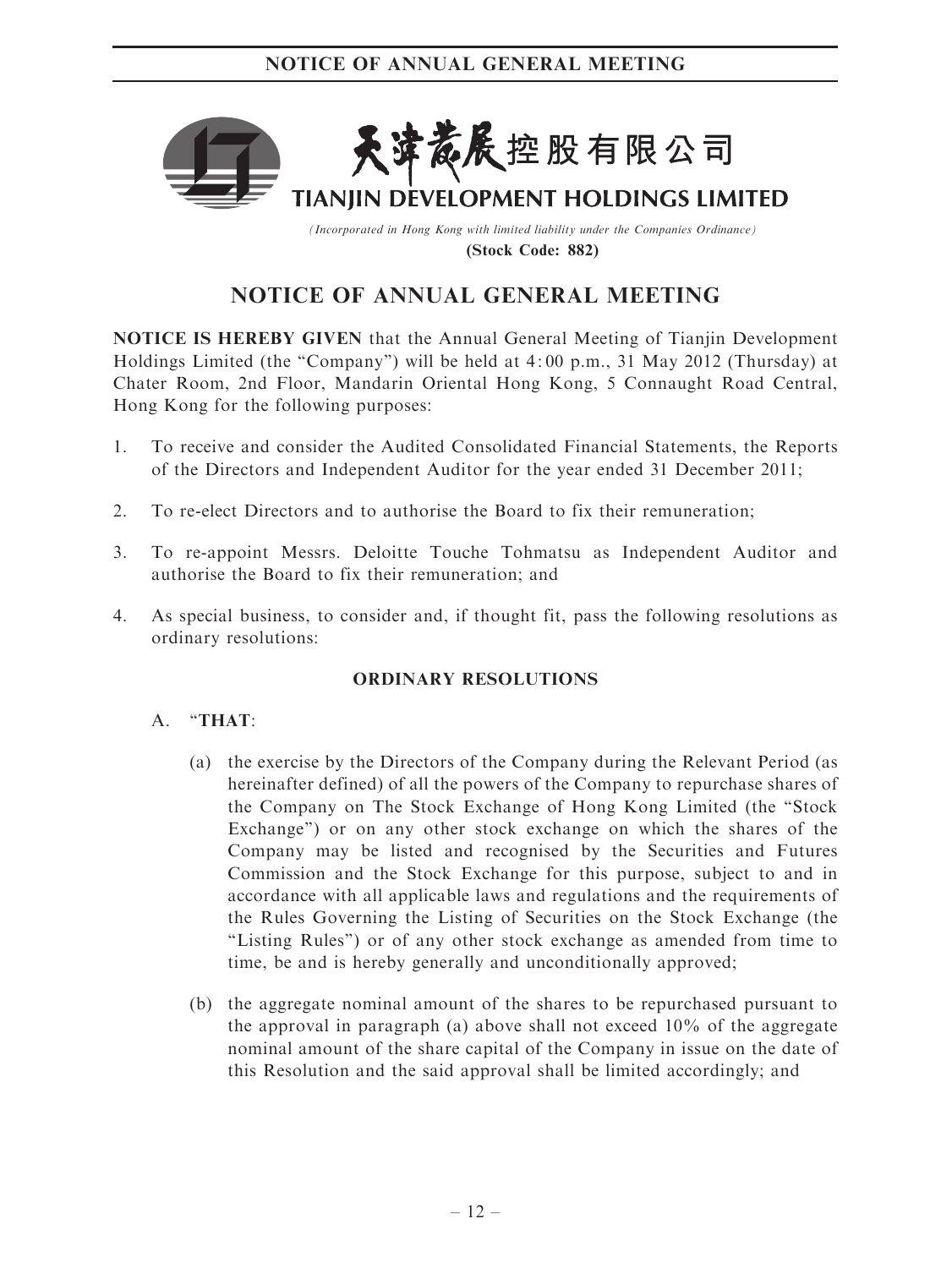# NOTICE OF ANNUAL GENERAL MEETING

(c) for the purposes of this Resolution:

''Relevant Period'' means the period from the passing of this Resolution until whichever is the earlier of:

- (i) the conclusion of the next annual general meeting of the Company;
- (ii) the expiration of the period within which the next annual general meeting of the Company is required by the Companies Ordinance (Chapter 32 of the Laws of Hong Kong) or the Articles of Association of the Company or other applicable laws of Hong Kong to be held; and
- (iii) the date on which the authority set out in this Resolution is revoked or varied by an ordinary resolution of the shareholders in a general meeting of the Company.''
- B. ''THAT the granting of an unconditional general mandate to the Directors of the Company to issue, allot and deal with additional shares in the capital of the Company, and to make or grant offers, agreements and options in respect thereof, subject to the following conditions be and is hereby approved:
	- (a) such mandate shall not extend beyond the Relevant Period (as hereinafter defined) save for that the Directors of the Company may during the Relevant Period make or grant offers, agreements and options which might require the exercise of such powers after the end of the Relevant Period;
	- (b) the aggregate nominal amount of shares allotted or agreed conditionally or unconditionally to be allotted (whether pursuant to an option or otherwise) by the Directors of the Company otherwise than pursuant to (i) a Rights Issue (as hereinafter defined), or (ii) an issue of shares in the Company upon the exercise of the subscription rights attaching to any warrants of the Company, or (iii) an issue of shares pursuant to the exercise of any options which may be granted under any option scheme or similar arrangement for the time being adopted for the grant or issue to the grantee as specified in such scheme or similar arrangement of shares or rights to acquire shares of the Company; or (iv) an issue of shares in the capital of the Company as scrip dividends pursuant to the Articles of Association of the Company from time to time, shall not exceed 20% of the aggregate nominal amount of the share capital of the Company in issue on the date of this Resolution; and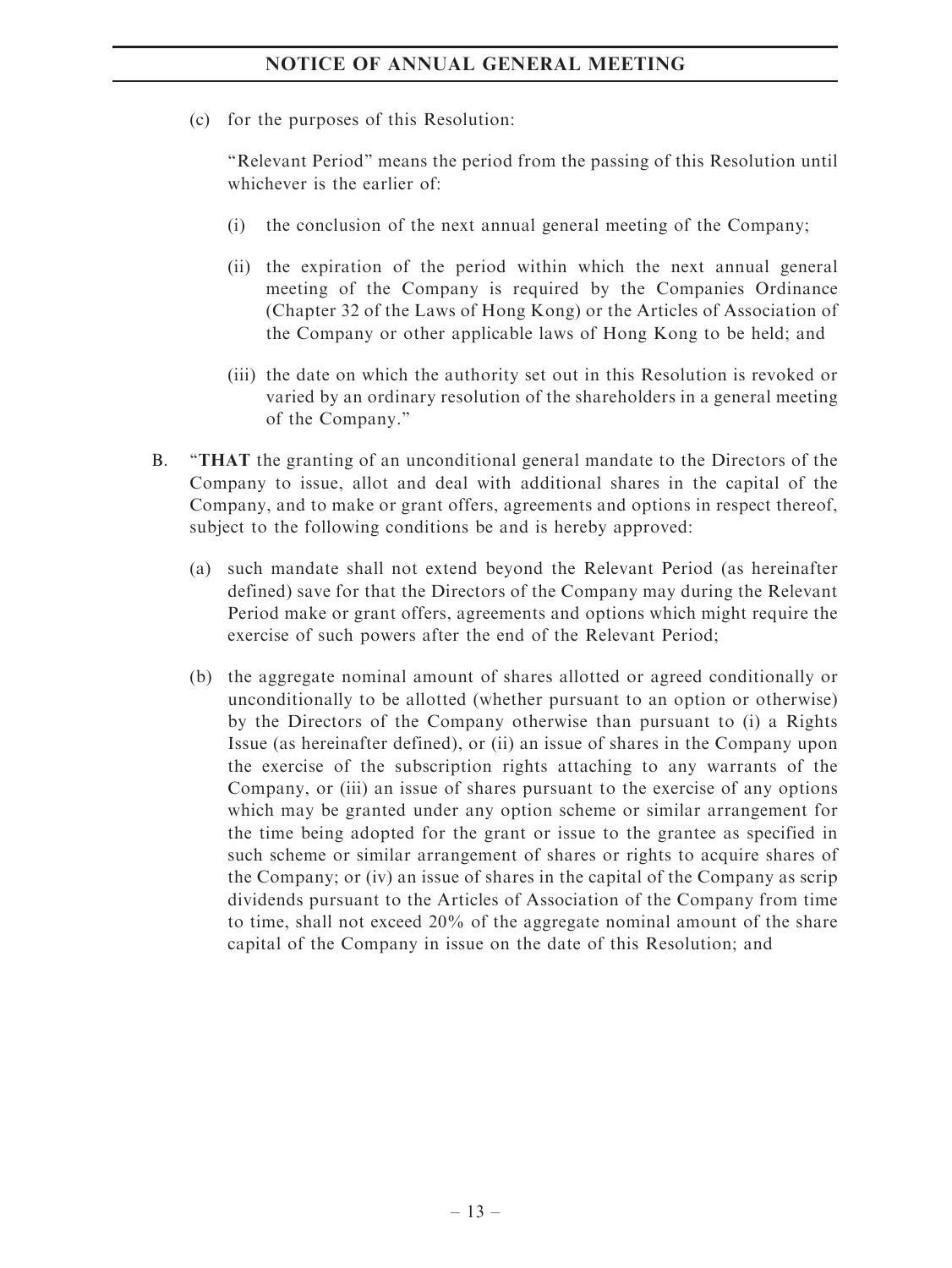# NOTICE OF ANNUAL GENERAL MEETING

(c) for the purposes of this Resolution:

''Relevant Period'' means the period from the passing of this Resolution until whichever is the earlier of:

- (i) the conclusion of the next annual general meeting of the Company;
- (ii) the expiration of the period within which the next annual general meeting of the Company is required by the Companies Ordinance (Chapter 32 of the Laws of Hong Kong) or the Articles of Association of the Company or other applicable laws of Hong Kong to be held; and
- (iii) the date on which the authority set out in this Resolution is revoked or varied by an ordinary resolution of the shareholders in a general meeting of the Company.

''Rights Issue'' means an offer of shares in the capital of the Company open for a period fixed by the Directors of the Company made to holders of shares on the register of the Company on a fixed record date in proportion to their then holdings of such shares (subject to such exclusions or other arrangements as the Directors of the Company may deem necessary or expedient in relation to fractional entitlements or having regard to any restrictions or obligations under the laws of, or the requirements of, any recognised regulatory body or any stock exchange in, or in any territory outside Hong Kong).''

C. ''THAT conditional upon passing Resolutions No. 4A and 4B set out in the Notice convening this meeting, the general mandate to the Directors of the Company to exercise the powers of the Company to allot shares pursuant to Resolution No. 4B set out in the Notice convening this meeting be and is hereby extended by the addition to the aggregate nominal amount of the share capital which may be allotted or agreed conditionally or unconditionally to be allotted by the Directors of the Company pursuant to such general mandate, of an amount representing the aggregate nominal amount of the share capital of the Company repurchased by the Company under the authority granted pursuant to Resolution No. 4A set out in the notice convening this meeting, provided that such amount shall not exceed 10% of the aggregate nominal amount of the share capital of the Company in issue on the date of this Resolution.''

> By Order of the Board Tianjin Development Holdings Limited Yu Rumin Chairman

23 April 2012, Hong Kong